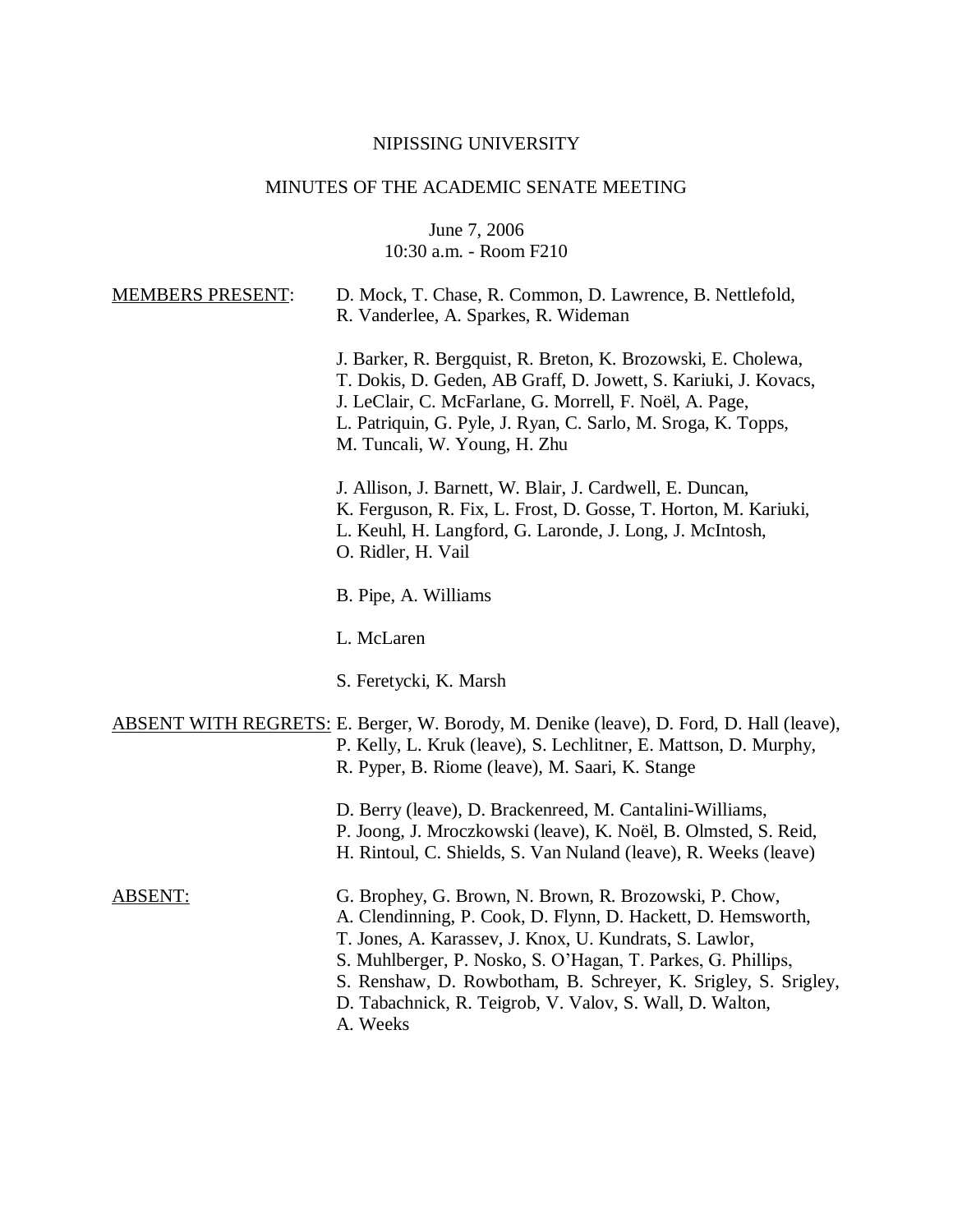> AM Aquino, D. Calverley, T. Campbell, K. Clausen, J. Corkett, D. Franks, C. Harvey, K. Kirkwood, G. Laronde, A. LeSage, R. Lynn, K. MacLeod, M. McCabe, B. McMahon, M Parr, MA Parr, J. Price, C. Ricci, C. Richardson, W. Richardson, T. Ryan, J. Scott, G. Swanson, K. Waller

K. Knapp B. Overholt

MOTION 1: Moved by M. Tuncali, seconded by B. Nettlefold that the minutes of the meeting of May 17, 2006 be adopted. CARRIED

#### ANNOUNCEMENTS

The President began his announcements by commenting on the three-year accountability agreement that must be submitted to MTCU by June  $28<sup>th</sup>$ . All universities and colleges in the province are required to outline types of investments and academic plans spanning the next three years. With a provincial election later this year, this is seen as a move by the government to state that they have followed through on their promise of investment in postsecondary education. Senator Mock did indicate that institutions would have an opportunity to revisit their plan every year. He also noted that there is still have no firm indication of revenue expectations.

Senator Mock reminded Senate that June  $8<sup>th</sup>$  is the beginning convocation with six ceremonies at this campus and one in Brantford. Almost 1500 students will be graduating and the President reiterated that these ceremonies were a celebration of our students and our greatest measure of success. Dr. Mock also invited senators to come and listen to our outstanding list of honorary degree recipients.

A letter from the Mr. Colin Vickers, Director of the Near North District School Board was read by the President. Mr. Vickers thanked faculty for their involvement with the math camps. Senator Mock also expressed his appreciation to senators for their contribution and stressed that community outreach is important when recruiting students and profile building.

The President also announced that a decanal search in arts and science would begin as soon as the incoming Vice-President arrives. Four senators will be elected to the search committee at the September Senate meeting.

Senator Mock thanked Steve Carmichael, the outgoing Board Chair, for his active participation in the Nipissing University community these past few years and welcomed Tiz Silveri, the incoming Board Chair and Gerry Foster, the Vice-Chair. Finally, Senator Chase was thanked for the remarkable job he has done as Vice-President, Academic and Research (interim). Senator Chase took the academic planning concept and turned it into a reality. He also dealt with the graduate studies report, the first accountability agreement, the CFI proposal, the CRC process and a UPRAC audit.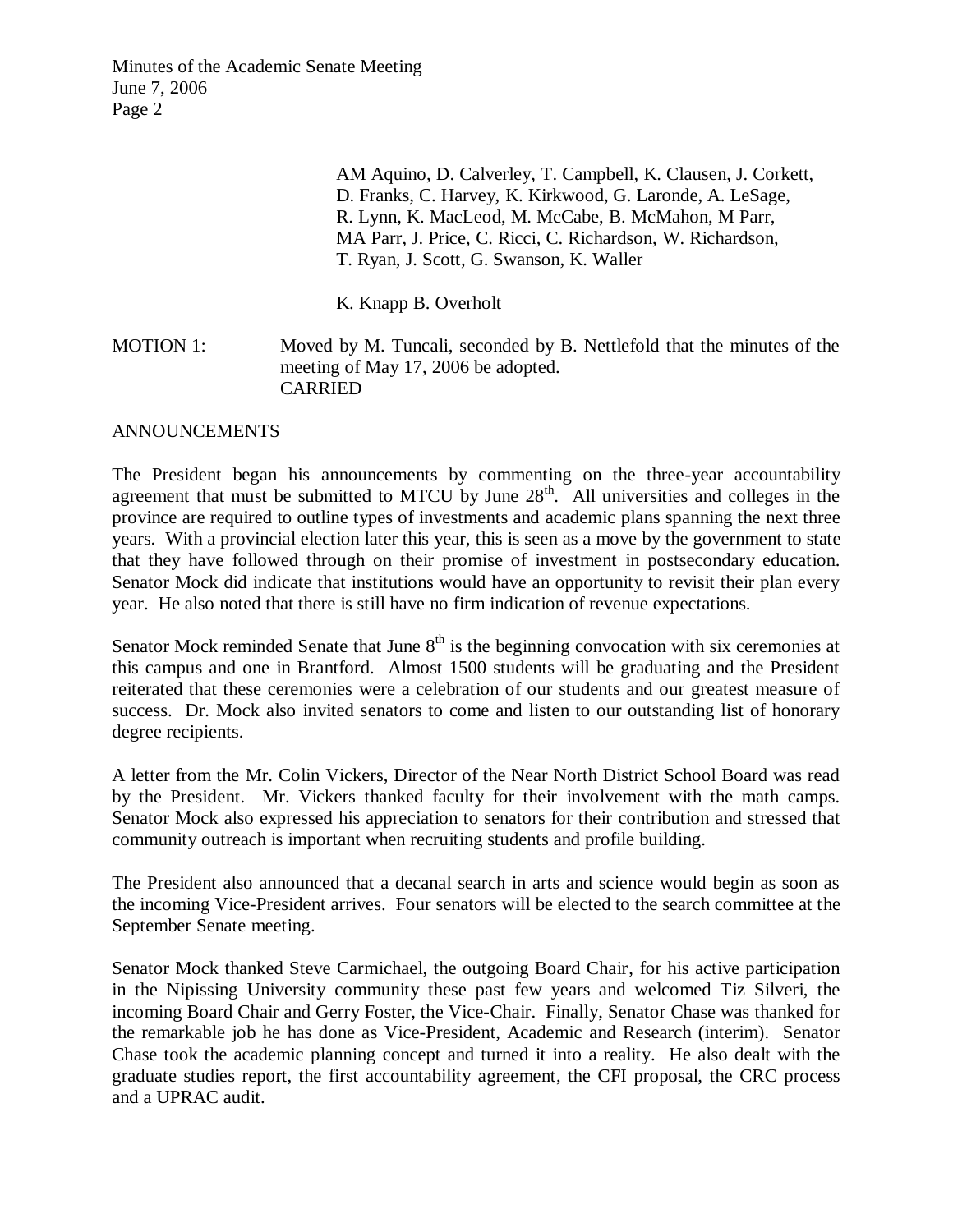The Vice-President Academic and Research began his announcements by reminding senators he would appreciate a good turnout at convocation as their presence at the ceremonies means a great deal to the graduates and their families.

Senator Chase commented on the first unsuccessful CRC nomination and indicated he had concerns about the process and will make it known to the CRC Secretariat. Senator Chase stressed that the university is still moving forward with the second Tier II CRC and the short listed candidates should arrive at the end of June.

On May 23<sup>rd</sup>, the Vice-President announced that a delegation, including the Vice-President Finance and Senators Cholewa and Weeks went to Toronto to address the CFI expert panel regarding funding for the science research complex. Senator Chase added that there is \$1.7B in requests and only \$255M in money available, so competition will be keen.

The Academic Master Plan (AMP) has completed stage one and the Deans are currently in the process of putting stage two together. Senator Chase reported that after final consultation, there will be a university-wide AMP. With the quality improvement in education report due to MTCU by the end of June and the fact that we are only be in the middle of the AMP process, Senator Chase commented that the approach the university will take is to identify eight program initiatives from which determinations will be made once the AMP is complete. Senator Chase stressed that there is no absolutely desire to preempt the AMP exercise.

As a final comment, Senator Chase announced that he is stepping away from Senate and will return in the fall as a part-time instructor only for first-year physics. His intention is not to be involved in Senate anymore but stressed that Senate needs to be protected.

On behalf of the Faculty of Arts and Science, Senator Vanderlee thanked Senator Chase for his leadership and mentorship this past year. Senator Vanderlee advised that most plans are up on the AMP website. He added that the department chairs were meeting on Monday and Tuesday to work through a decision-making structure that is transparent to all. At Senator Vanderlee's invitation, Angela Fera reminded senators that NSO was being held the first two weeks of July and was requesting faculty participation. She further advised that NSO details were posted on the website.

The Dean of Education commented that his faculty are still trying to deal with the unexpected increase in education students this fall. He indicated that they have been able to place one full section of primary/junior at the Brantford campus. Senator Common also noted that the numbers for concurrent education at the Brantford campus is over 170 students, 50 students more than what was envisioned. Senator Common also announced that this was Senator Blair's last Senate meeting.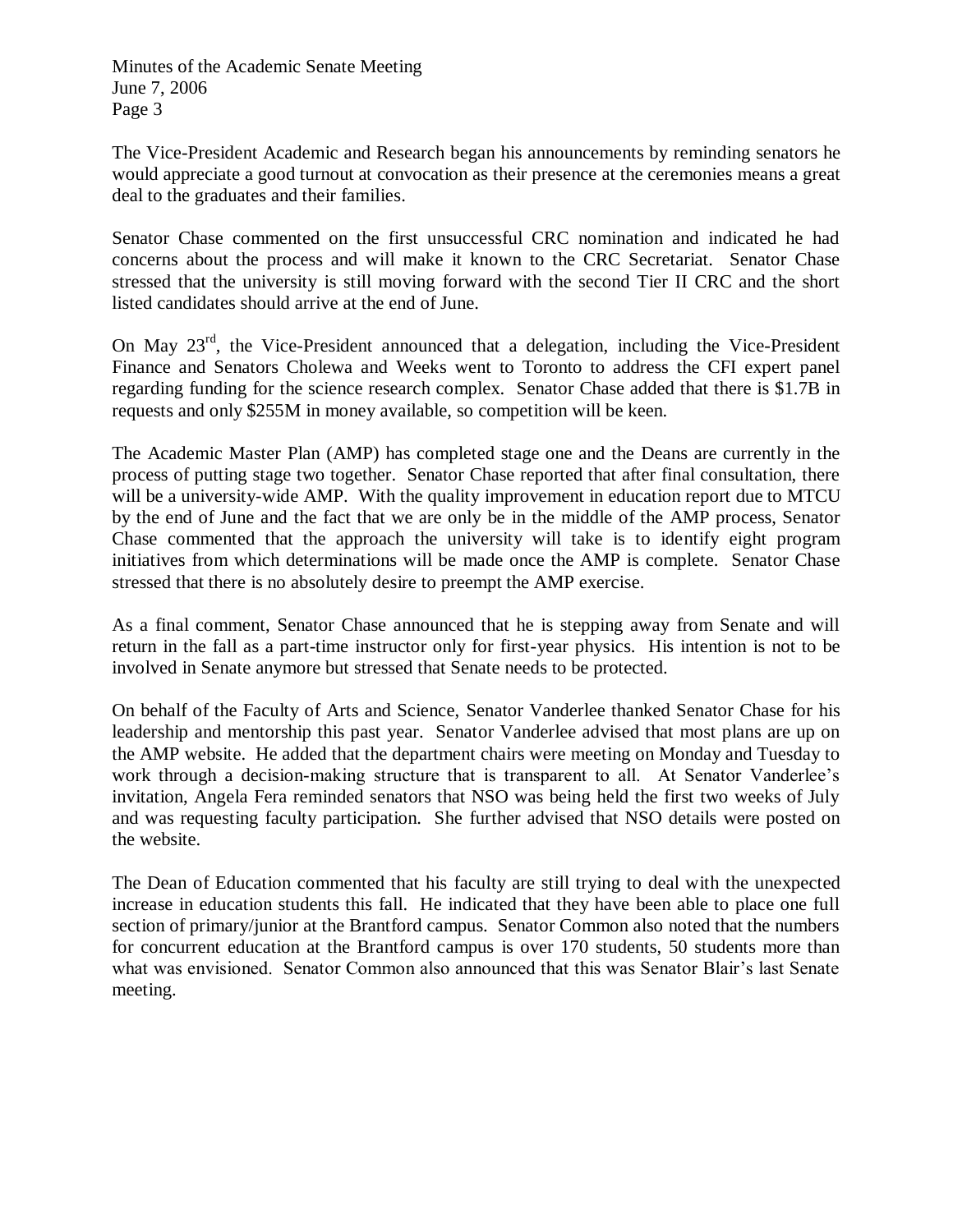After the announcements, Dr. Mock gave his annual strategic plan summary via a PowerPoint presentation. He outlined the status of each group and added that 18 of the 22 objectives are at some stage of address. He also thanked the approximately 200 individuals who are involved with the plan and its various task groups. The PowerPoint presentation and Senator Mock's summary may be viewed at: http://www.nipissingu.ca/president/stratplan\_taskgroup.asp

MOTION 2: Moved by D. Mock, seconded by K. Marsh that the Report of the Senate Executive Committee dated May 30, 2006 be received. CARRIED

Appointments, Promotions and Tenure Committee

MOTION 3: Moved by M. Tuncali, seconded by K. Marsh that the Report of the Appointments, Promotions and Tenure Committee dated May 30, 2006 be received. CARRIED

Admissions, Promotions and Petitions Committee

May 11, 2006 Report

MOTION 4: Moved by A. Sparkes, seconded by E. Cholewa that the Report of the Admissions, Promotions and Petitions Committee dated May 11, 2006 be received. CARRIED

May 29, 2006 Report

- MOTION 5: Moved by A. Sparkes, seconded by A B Graff that the Report of the Admissions, Promotions and Petitions Committee Report dated May 29, 2006 be received. CARRIED
- MOTION 6 Moved by A. Sparkes, seconded by R. Vanderlee that the Students listed in Appendix A, who have completed all requirements of their respective degrees, be admitted to their degrees in-course and that diplomas for the degrees be awarded. CARRIED

## REPORTS OF REPRESENTATIVES ON OTHER BODIES

The Senator Representative to COU, Senator Sarlo, had distributed a report which outlined COU updates. He reminded Senate that FIPPA takes effect on Monday, June 12. He was also pleased to report that the COU website was highlighting research work by Senator Graff.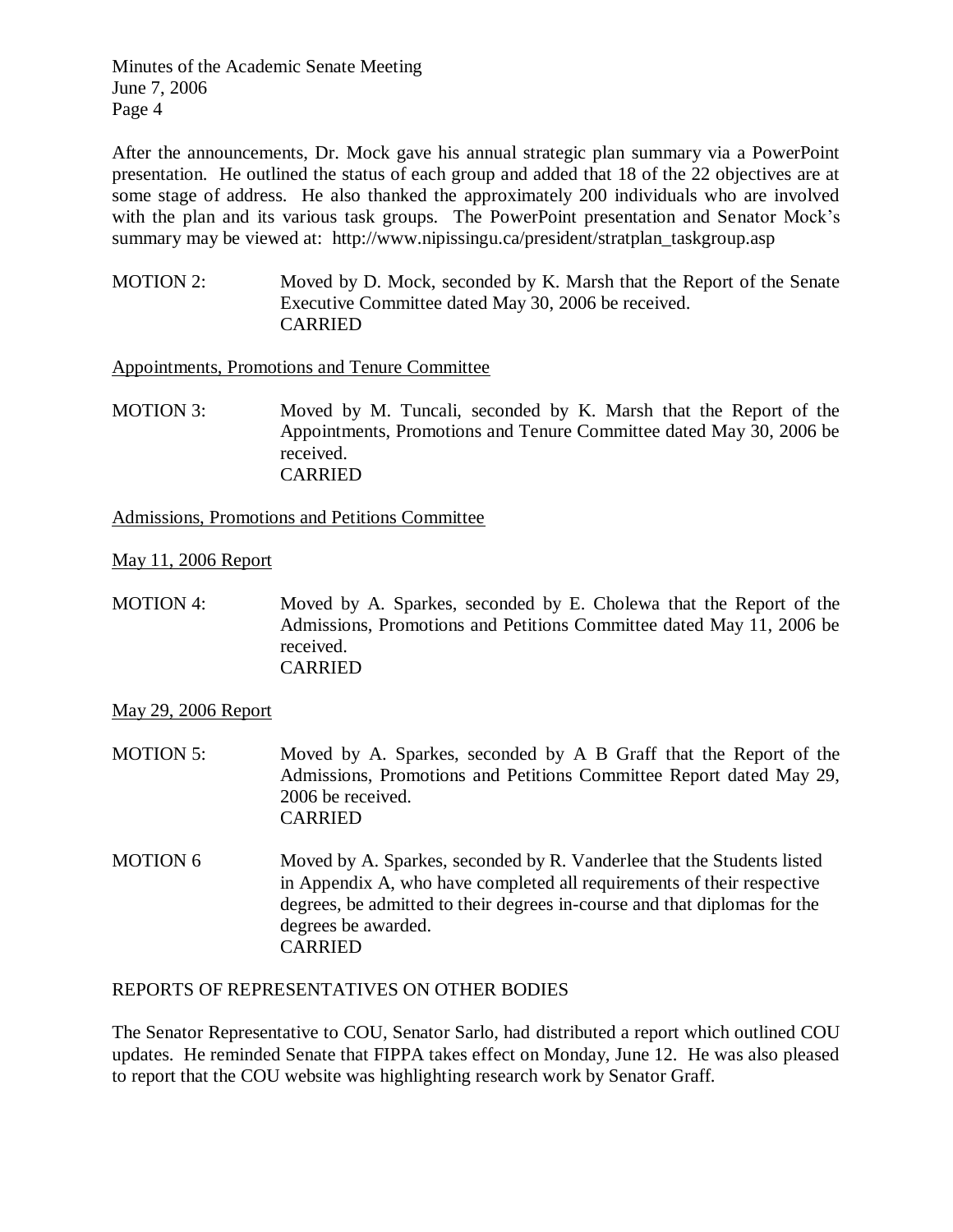Senator Lawrence, a senate representative on the Pension Committee, indicated that its annual meeting was held on May  $30<sup>th</sup>$ . He announced that for a significant period of time, it has been noted that two of the foreign funds have performed below the benchmark. As a result, the committee is recommending to the Human Resources Committee of the Board, that it be blocked. Senator Lawrence noted that if these funds are blocked, you will be unable to make additional contributions, but any funds you have in it will remain until otherwise changed. The Committee will also look at additional foreign funds opportunities.

The Senate representative to the Board of Governors reported that at the last Board meeting, there was a performance review of the President and he was reappointed. Senator Langford also noted that there was a presentation by the student union of the architect's drawings of the student centre. She also reported that the President gave his annual update of the strategic plan.

## AMENDMENT OF BY-LAWS

MOTION 7: Moved by T. Chase, seconded by A. Sparkes that, in keeping with accepted practices at many other universities and the recommendations of the National Council on Ethics in Human Research (NCEHR), the Senate By-Laws be amended to eliminate the Research Ethics Committee and the Appeals Committee for Ethics in favour of a new Nipissing University Research Ethics Board (NUREB), which shall: (i) be created effective September, 2006; (ii) include six faculty members broadly representative of the various research disciplines, and representing both genders, (with alternates), one external community representative and the Director of Research Services (non-voting); (iii) report to the Board of Governors through the Vice-President Academic and Research; and (iv) establish an arms-length appeal process, possibly involving a mutual agreement with another university. CARRIED

## OTHER BUSINESS

- MOTION 8: Moved by A. Sparkes, seconded by K. Marsh that Senate discharge the non-standing Senate committees including Senate and Dean's Search and Selection Committees for 2005-06 as identified on the agenda. CARRIED
	- (i) Senate Selection Committee for the tenure track positions in Canadian and American History
	- (ii) Senate Selection Committee for the tenure track positions in Children's Literature and Early Modern Literature
	- (iii) Senate Selection Committee for the tenure track position in Interactive Management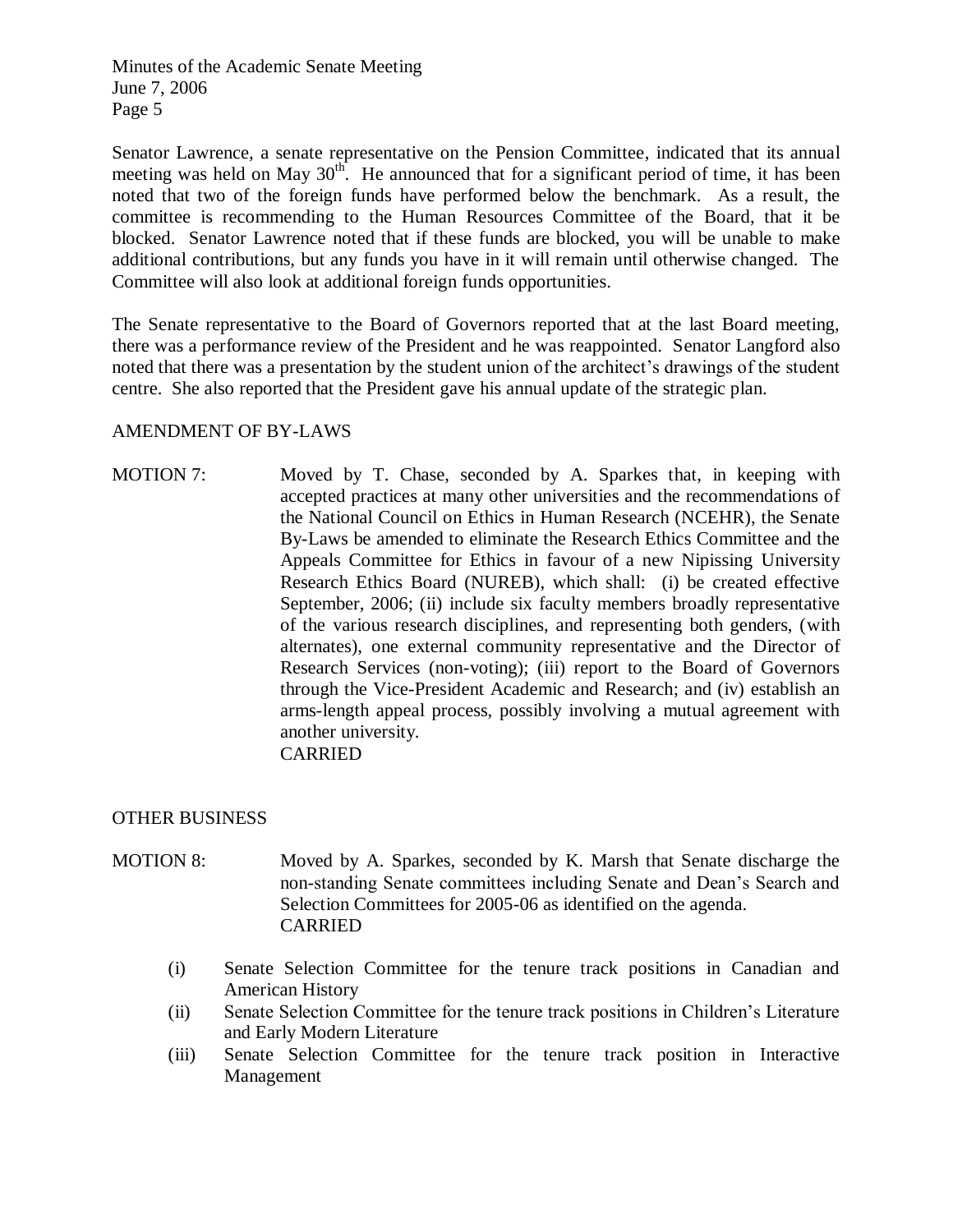- (iv) Senate Selection Committee for the tenure track positions in Language and Literacy, Curriculum Methods and Music Education
- (v) Senate Selection Committee for the tenure track positions in Social Studies, Art Education, Science Education and Curriculum Development and Education
- (vi) Senate Selection Committee for the 2-year limited-term position in History
- (vii) Senate Selection Committee for the tenure track position in Nursing
- (viii) Senate Selection Committee for the tenure track position in Classical Studies
- (ix) Senate Selection Committee for the 3-year limited-term position in Psychology
- (x) Senate Selection Committee for the 3-year limited-term position in Political Science
- (xi) Assessment Subcommittee for Dr. Ann LeSage's application for reappointment with tenure
- (xii) Assessment Subcommittee for Dr. Mike McCabe's application for reappointment with tenure
- (xiii) Assessment Subcommittee for Dr. Heather Rintoul's application for reappointment with tenure
- (xiv) Assessment Subcommittee for Dr. Warnie Richardson's application for promotion to Associate Professor
- (xv) Assessment Subcommittee for Dr. John Long's application for reappointment with tenure and promotion to Associate Professor
- (xvi) Assessment Subcommittee for Dr. Tom Ryan's application for reappointment with tenure and promotion to Associate Professor
- (xvii) Assessment Subcommittee for Dr. Sandra Reid's application for promotion to Full Professor
- (xviii) Assessment Subcommittee for Dr. Ron Wideman's application for promotion to Full Professor
- (xix) Assessment Subcommittee for Dr. Kari Brozowski's application for reappointment with tenure
- (xx) Assessment Subcommittee for Dr. Aroha Page's application for reappointment with tenure
- (xxi) Assessment Subcommittee for Dr. Sal Renshaw's application for reappointment with tenure
- (xxii) Assessment Subcommittee for Dr. David Hemsworth's application for reappointment with tenure
- (xxiii) Assessment Subcommittee for Dr. Larry Patriquin's application for promotion to Associate Professor
- (xxiv) Assessment Subcommittee for Dr. Gyllian Phillips' application for promotion to Associate Professor
- (xxv)Assessment Subcommittee for Dr. Andrew Weeks' application for promotion to Associate Professor
- (xxvi) Assessment Subcommittee for Professor Terry Dokis' application for reappointment with tenure and promotion to Assistant Professor
- (xxvii) Assessment Subcommittee for Dr. Anne Clendinning's application for reappointment with tenure and promotion to Associate Professor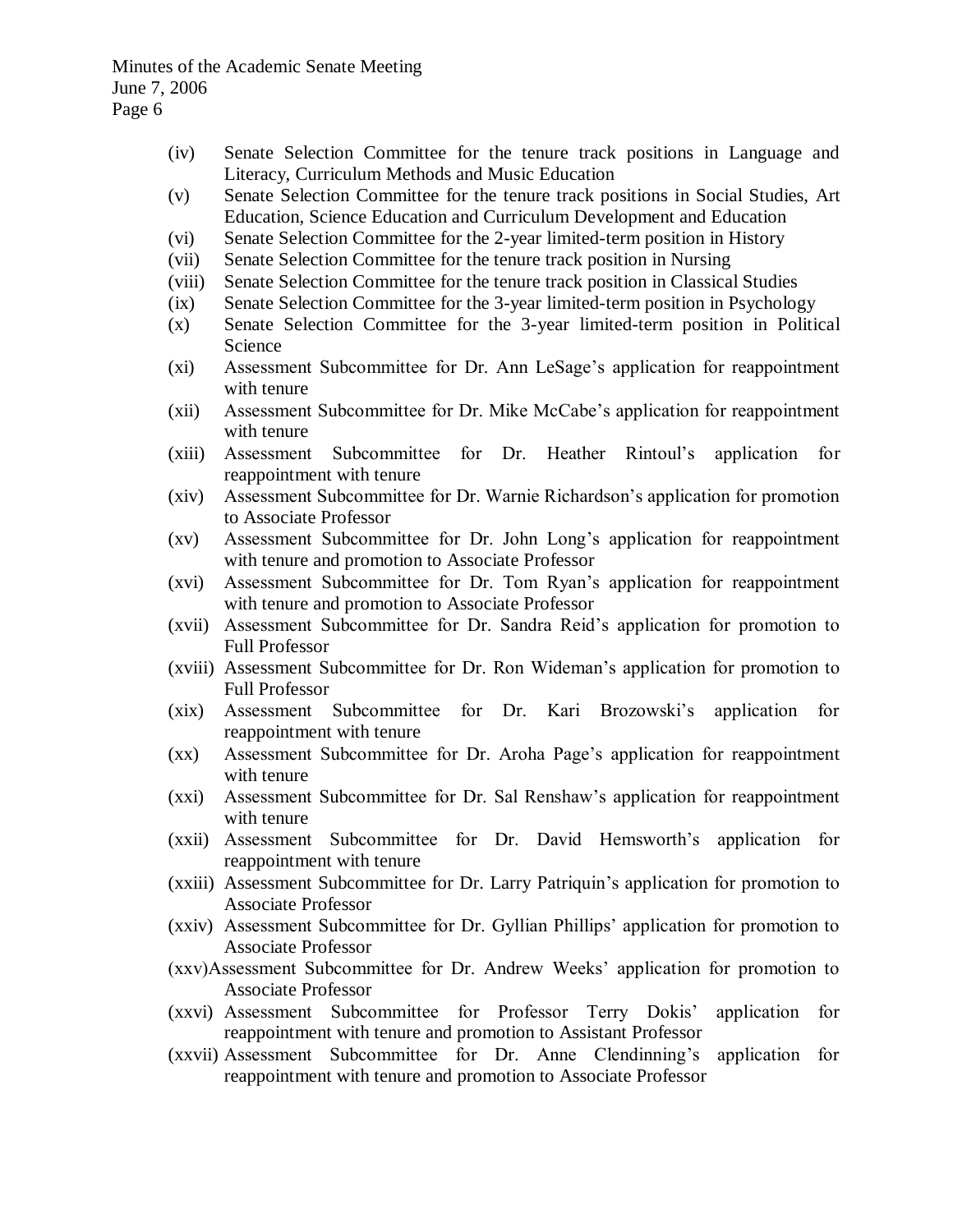- (xxviii)Assessment Subcommittee for Dr. Jamie LeClair's application for reappointment with tenure and promotion to Associate Professor
- (xxix) Assessment Subcommittee for Dr. Tony Parkes' application for reappointment with tenure and promotion to Associate Professor
- (xxx) Assessment Subcommittee for Dr. Haibin Zhu's application for reappointment with tenure and promotion to Associate Professor

## **ELECTIONS**

- Elect one Senator from Arts and Science to serve on the Consolidated Committee
- F. Noël nominated V. Valov
- MOTION 9: Moved by O. Ridler, seconded by G. Pyle that nominations cease. CARRIED

## **Acclaimed: V. Valov**

- Elect one Senator from Education to serve on the Appointments, Promotion and Tenure Committee
- L. Patriquin nominated J. long

MOTION 10: Moved by M. Tuncali, seconded by R. Fix that nominations cease. CARRIED

**Acclaimed: J. Long**

## NEW BUSINESS

## Academic Planning Committee

CARRIED

MOTION 11: Moved by T. Chase, seconded by R. Common that Senate consider receipt of the Report of the Academic Planning Committee dated May 30, 2006. CARRIED MOTION 12: Moved by T. Chase, seconded by R. Common that the Report of the Academic Planning Committee dated May 30, 2006 be received. CARRIED MOTION 13: Moved by T. Chase, seconded by R. Fix that the APC Summary Report: Native Studies Program Review (May, 2006) be received.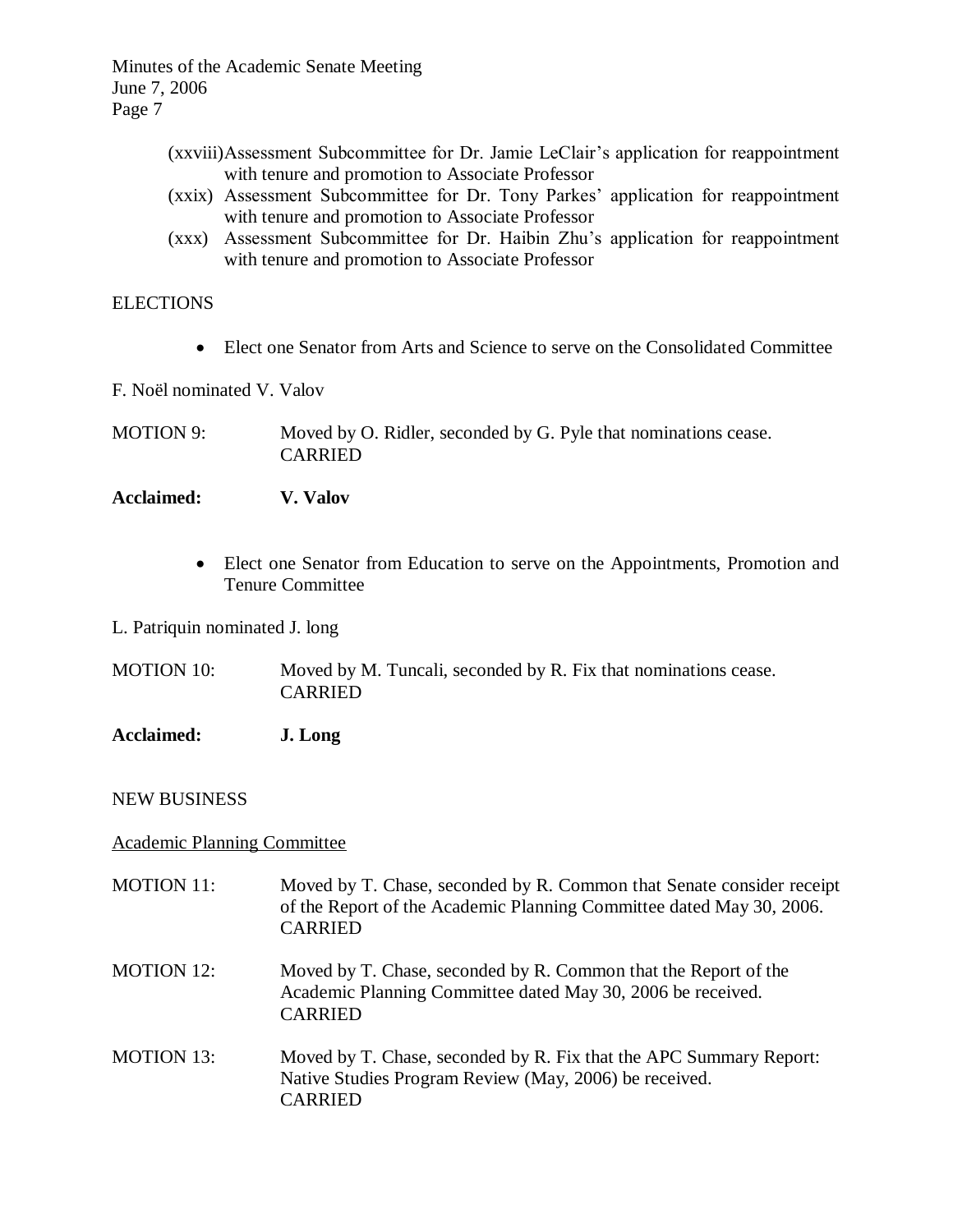- MOTION 14: Moved by T. Chase, seconded by K. Marsh that the Nipissing University Policy on Certificates and Diplomas be revised to permit all credits in a certificate to be simultaneously counted toward a degree program. CARRIED
- MOTION 15: Moved by T. Chase, seconded by L. Patriquin that, as with new course proposals, proposals for certificates or diplomas be required to include, where applicable, comparative information from other such programs elsewhere CARRIED

Chancellor's Reappointment Committee

- MOTION 16: Moved by D. Mock, seconded by K. Marsh that Senate consider the Report of the Chancellor's Reappointment Committee dated June 5, 2006. CARRIED
- MOTION 17: Moved by D. Mock, seconded by K. Marsh that the Report of the Chancellor's Reappointment Committee dated June 5, 2006 be received. CARRIED
- MOTION 18: Moved by D. Mock, seconded by K. Marsh that Senate recommend to the Board of Governors that Mr. David Liddle be reappointed as Chancellor of Nipissing University for an additional four-year term, effective July 1, 2006 to June 30, 2010. CARRIED

University Curriculum Committee Report

- MOTION 19: Moved by T. Chase, seconded by J. Barnett that Senate consider receipt of the Report of the University Curriculum Committee dated June 5, 2006. CARRIED
- MOTION 20: Moved by T. Chase, seconded by M. Kariuki that the Report of the University Curriculum Committee dated June 5, 2006 be received. CARRIED
- MOTION 21: Moved by T. Chase, seconded by J. Allison that the Senate document entitled "Senate Academic Regulations and Policies, September 2005" be amended to add EDUC 1025 Technological Studies: Transportation, a sixcredit course, to the Additional Qualification Courses. CARRIED